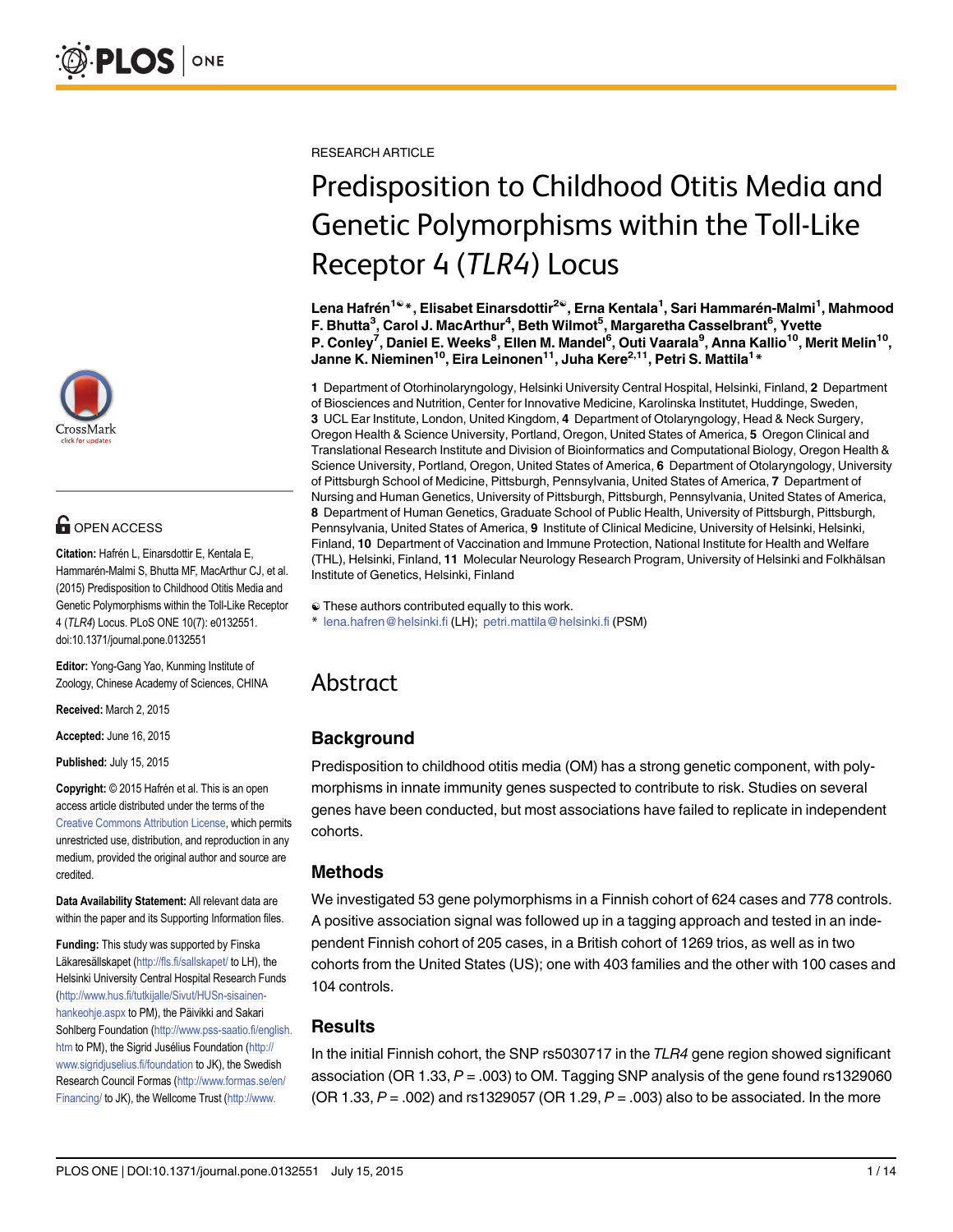<span id="page-1-0"></span>

[wellcome.ac.uk/](http://www.wellcome.ac.uk/) to MB), the Oregon Clinical and Translational Research Institute [\(http://www.ohsu.](http://www.ohsu.edu/xd/research/centers-institutes/octri/) [edu/xd/research/centers-institutes/octri/](http://www.ohsu.edu/xd/research/centers-institutes/octri/) to CM), and the National Center for Advancing Translational Sciences, grant number UL1TR000128 ([http://www.](http://www.ncats.nih.gov/) [ncats.nih.gov/](http://www.ncats.nih.gov/) to CM). The funders had no role in study design, data collection and analysis, decision to publish, or preparation of the manuscript.

Competing Interests: The authors have declared that no competing interests exist.

severe phenotype the association was stronger. This finding was supported by an independent Finnish case cohort, but the associations failed to replicate in the British and US cohorts. In studies on TLR4 signaling in 20 study subjects, the three-marker risk haplotype correlated with a decreased TNFα secretion in myeloid dendritic cells.

## Conclusions

The TLR4 gene locus, regulating the innate immune response, influences the genetic predisposition to childhood OM in a subpopulation of patients. Environmental factors likely modulate the genetic components contributing to the risk of OM.

## Introduction

Otitis media (OM) is the leading cause of doctor visits and antibiotic prescriptions in young children. An isolated episode of acute otitis media (AOM) is very common: up to 90% of all 3-year old children experience at least one episode, which usually resolves uneventfully [[1](#page-11-0)]. However, approximately 10 to 15% of all children are otitis prone. They suffer from recurrent episodes of AOM (RAOM) and may have their first episode of AOM at a very early age. Childhood OM may also present as chronic otitis media with effusion (COME) which is characterized by indolent but prolonged inflammatory middle ear effusion (MEE) lasting for months and leading to conductive hearing loss  $[2,3]$ .

Major risk factors for OM include environmental factors such as exposure to respiratory pathogens and passive smoking [[4](#page-11-0)]. Although environmental factors clearly have a major role, genetic predisposition strongly influences the risk of OM. Studies of large twin cohorts in the United States (US) [[5](#page-11-0)], United Kingdom (UK) [\[6](#page-11-0)], and Norway [[7\]](#page-11-0) have demonstrated that genetic factors are significantly associated with OM. We have recently shown a strong genetic component in the risk of OM in pedigrees within our Finnish cohort. The estimate of heritability was 39% for RAOM, 22% for COME, and 48% for all OM [[8\]](#page-11-0).

Genetic components predisposing to diseases are often evaluated using genome wide association studies that do not require prior assumptions of loci underlying disease susceptibility. Such studies have also been performed on OM, but many of these have suffered from a small sample size, and have failed to identify specific genes with a clear function in OM pathogenesis  $[9-13]$  $[9-13]$  $[9-13]$ . Another approach to identifying genetic components is to evaluate candidate genes with a plausible function in the pathogenesis of OM. OM candidate genes studies have mainly involved genes associated with innate immunity and inflammation  $[14]$  $[14]$ ; they are reasonable targets for evaluation, as the initial development of OM likely involves a failure in the early steps of pathogen clearance. Previous candidate gene studies in OM have yielded encouraging results but most have not been replicated in independent cohorts [\[15,16](#page-11-0)].

To investigate the role of putative candidate genes in OM more thoroughly, we designed a study looking at previously reported genetic associations. We also included in our analysis polymorphisms implicated in the pathogenesis of asthma, as this shares with OM the characteristic of an inflammatory disease of the respiratory tract  $[17-20]$  $[17-20]$  $[17-20]$  $[17-20]$  $[17-20]$ . Our cohort of 624 Finnish otitis prone children and 778 blood donor control subjects is so far the largest cohort studied in an OM candidate gene study.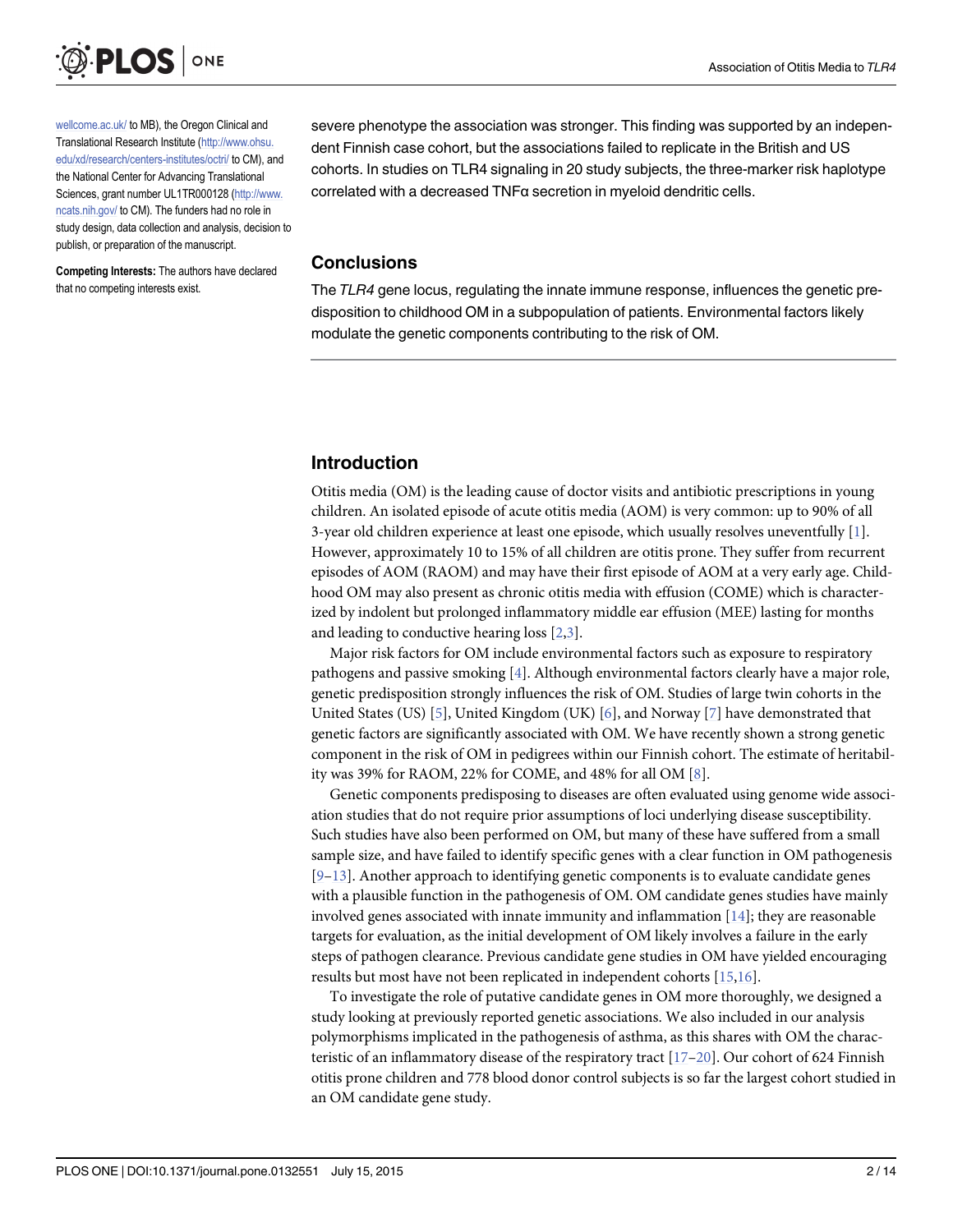## <span id="page-2-0"></span>Material and Methods

#### Study subjects

The study subjects for the Finnish index cohort were recruited from patients who were referred to the Helsinki University Central Hospital due to RAOM or COME. The criteria for RAOM was  $>3$  AOMs in 6 months or  $>4$  AOMs in 12 months [\[21](#page-12-0)]. The criterion for COME was effusion in the middle ear for more than 2 months. We considered study subjects affected if they had RAOM or COME, or if they had had insertion of tympanostomy tubes.

Written informed consent was obtained from the children's guardians. Information about the study subjects' OM history, as well as medical history, and other relevant information was gathered as described previously  $[8]$  $[8]$  $[8]$ . DNA was extracted from peripheral blood using the Flexi-Gene DNA Kit (Qiagen, Hilden, Germany).

The Finnish index cohort consisted of 624 children from separate families, all suffering from RAOM (86%) or COME (68%). Most of the children had insertion of tympanostomy tubes (91%), some repeatedly. The mean number of tympanostomy tubes was 1.63. The study protocol was approved by the Ethics Committee at the Hospital District of Helsinki and Uusimaa and the study was conducted according to the Declaration of Helsinki ethical principles for medical research involving human subjects.

The independent Finnish replication cohort consisted of 205 1–4 year old children with RAOM ( $\geq$ 3 AOM /6 months or  $\geq$ 5 AOM /12 months) and/or COME with no previous placement of tympanostomy tubes nor surgery on adenoids or tonsils [\[22](#page-12-0)].

Healthy Finnish blood donors ( $N = 778$ ) were used as controls for the Finnish cohorts.

The UK cohort was recruited from UK patients undergoing tympanostomy tube insertions together with their family members during April 2009 to November 2013. COME (MEE  $\geq$  3 months) was confirmed by effusion at myringotomy and RAOM was assessed by clinical history using the same criteria as in the Finnish index cohort. A set of 1269 UK trios (parents and a child/children with OM), were included in the current study. DNA was extracted from saliva samples collected by Oragene OG-250 (DNA Genotek Inc., Kanata, Ontario, Canada) using an automated system (LGC Genomics, Hoddesdon, UK). Approval for the study was granted by the NHS Oxfordshire Research Ethics Committee (study reference 08/H0605/109). Written informed consent was obtained from the children's guardians.

The Portland cohort (Oregon, USA) included children ages 18 months to 18 years undergoing tympanostomytube placement for COME (MEE > 3 months) [[23](#page-12-0)]. Study subjects (100 patients with COME and 104 controls) were recruited and DNA extracted from saliva with the Oragene DNA Self-Collection Kit (DNA Genotek Inc., Kanata, Ontario, Canada). Approval from the Oregon Health and Science University institutional review board was obtained for the study. Written informed consent was obtained from the children's guardians.

The Pittsburgh cohort was from the Children's Hospital of Pittsburgh, Pittsburgh, Pennsylvania, USA. The cohort consisted of 439 nuclear families containing 1,563 genotyped individuals. A subject was considered affected if he/she had undergone tympanostomy tube insertion at least once for RAOM and/or COME. DNA was isolated from blood using the Gentra PureGene method (Qiagen, Valencia CA). Approval was granted by the University of Pittsburgh Institutional Review Board. Written informed consent was obtained from the children's guardians. [\[10](#page-11-0)]

#### Genotyping and association analysis

Single nucleotide polymorphisms (SNPs) were selected in part from genes previously associated with RAOM and COME in candidate gene settings, and partly from SNPs associated with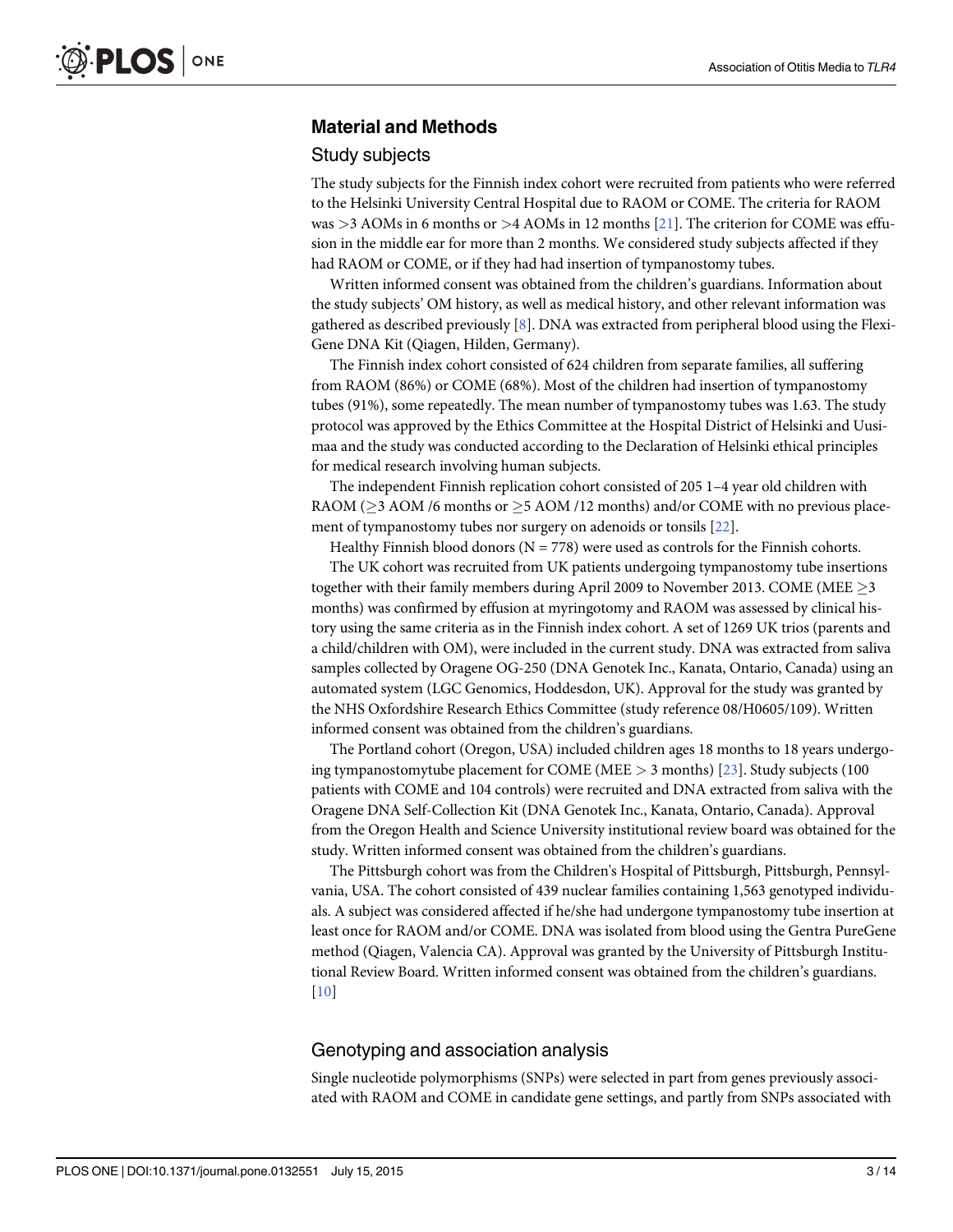<span id="page-3-0"></span>allergy and asthma in previous GWAS studies. We selected 53 SNPs in 35 genes for this analysis ([S1 Table](#page-10-0)).

The genotyping of the Finnish index cohort was performed on the MassARRAY Platform from Sequenom at the MAF genotyping facility at Karolinska sjukhuset, Huddinge, Sweden. Six markers failed genotyping and three markers were monomorphic, leaving 44 markers for subsequent analysis and comprising 36 independent ( $r^2$  <0.4) markers. No SNPs showed significant ( $P < .05$ ) deviation from Hardy–Weinberg equilibrium (HWE) in controls.

Allelic association of OM (or its sub-phenotypes) with each SNP was assessed using PLINK (v1.07). [[24](#page-12-0)] Odds ratios (ORs) were calculated and statistical significance assessed using Fisher's exact test.

To verify our initial findings of association to a variant in TLR4, we set up a more detailed study of the TLR4 region ([S2 Table\)](#page-10-0). Haploview 4.2 was used to select 16 TLR4 tagging SNPs from a 140kB locus. This covers the whole linkage disequilibrium (LD) block within which the TLR4 gene resides and a 97kB upstream and 32kB downstream region [\[25\]](#page-12-0). For the tagging strategy, SNPs with a minor allele frequency (MAF)  $>$ 15% in the CEU population and  $r^2$ <0.8 were selected. An additional set of four SNPs that have previously been associated with OM were selected [[26](#page-12-0)], as well as two previously described TLR4 coding variants (rs4986791 and rs4986790)  $[27]$  $[27]$ . Two SNPs failed assay design, leaving 20 SNPs in the follow-up study ([S2](#page-10-0) [Table](#page-10-0)).

Genotyping of the TLR4 tagging SNPs was performed as in the candidate gene study. Of the selected SNPs, one marker was excluded due to a call rate <90%, leaving 19 markers within the TLR4 locus for analysis. No markers showed significant deviation from HWE in controls. Odds ratios were calculated and statistical significance assessed using Fisher's exact test.

The power of each cohort to identify a variant with 0.23 minor allele frequency, assuming a population prevalence of 10%, and an OR of 1.33, was assessed using the Genetic Power Calculator available at <http://pngu.mgh.harvard.edu/~purcell/gpc/> [[28](#page-12-0)]. These parameters are based on our data for rs1329060.

#### TLR4 replication studies

We attempted to validate our findings in independent datasets. We chose three markers for this validation, rs1329060, rs1329057, and rs5030717, which comprise the Finnish OM TCG risk haplotype.

The 205 children of the Finnish replication cohort were genotyped for the three risk haplotype-tagging markers using TaqMan SNP Genotyping Assays (Life Technologies, Thermo Fisher Scientific Inc., Waltham, MA, USA).

Study subjects from 1507 nuclear families (1269 full trios) of the UK replication cohort, as well as the Portland cohort were genotyped using KASP primer extension sequencing by LGC Genomics (<http://www.lgcgroup.com/products/kasp-genotyping-chemistry/>). Individuals with more than one missing genotype were excluded from the analysis, as well as families showing inheritance errors in any marker. PLINK 1.07 was used to assess transmission disequilibrium (TDT test) in trios.

The Pittsburgh cohort was genotyped using TaqMan allele discrimination assays (Life Technologies, Thermo Fisher Scientific Inc., Waltham, MA, USA). Duplicate samples across plates were used to detect plate to plate inconsistencies and independent double blind calls were made, with discrepancies reconciled by review of raw data or repeat-genotyping.

Unphased 3.1.7 [\(https://sites.google.com/site/fdudbridge/software/unphased-3-1\)](https://sites.google.com/site/fdudbridge/software/unphased-3-1) was used to test association in the Pittsburgh families [[29](#page-12-0)].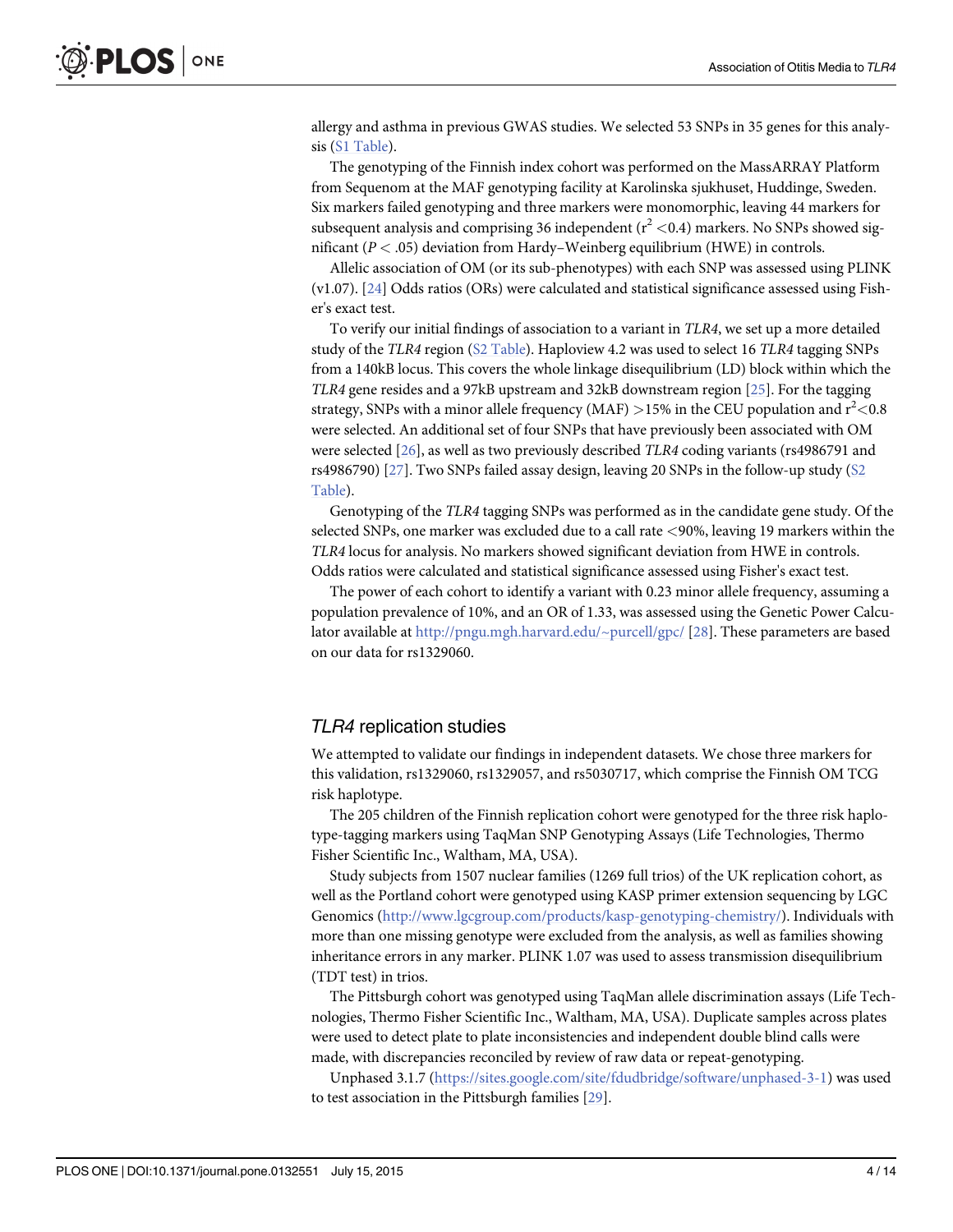## <span id="page-4-0"></span>Comparison of OM risk in index and replication cohorts

ForestPlotViewer 1.1 ([http://ntp.niehs.nih.gov/go/tools\\_forestplotviewer](http://ntp.niehs.nih.gov/go/tools_forestplotviewer)) and Adobe Illustrator CS6 were used to generate a forest plot, allowing for a visual overview of the association of each cohort to rs1329060.

## TNFα intracellular staining and mRNA analyses

For the functional studies of TLR4 signaling, we recruited ten age- and sex-matched pairs with risk (TCG) or protective (CTA) TLR4 haplotypes included in the index cohort of 624 cases [\(S3](#page-10-0) [Table](#page-10-0)). Peripheral blood was taken from each pair on the same day and analyzed in parallel. Mononuclear cells were also isolated for mRNA analysis. FACS and mRNA studies on TLR4 proved to be complex, we therefore decided to use the downstream target TNFα as a proxy for the expression of the biologically functional TLR4 protein [[30](#page-12-0)]. Protocols for fluorescence-activated cell sorting flow cytometry (FACS) preparation, mononuclear cell separation and mRNA work are detailed in [S1 Data](#page-10-0).

FACS results were analyzed with FlowJo 7.6.1 and GraphPad Prism 6. An unpaired, nonparametric Mann-Whitney test was used to test differences in subjects with the risk versus protective haplotype, as well as differences between all three genotypic groups.

## Analyses of gene expression databases

We used the FANTOM5 database ([http://fantom.gsc.riken.jp/zenbu/\)](http://fantom.gsc.riken.jp/zenbu/) to look at transcription start sites and transcripts of TLR4 and its downstream molecules, as well as expression levels in various cell/tissue types. We used the GTEx Portal [\(http://www.gtextportal.org\)](http://www.gtextportal.org/) to look at potential expression quantitative trait loci (eQTLs) within the TLR4 locus.

## **Results**

## Association in the Finnish cohort

Of the 53 polymorphisms investigated in the Finnish index cohort of 624 cases and 778 controls, one SNP, rs5030717 (A/G) located in the third intron of the TLR4 gene, was significantly associated with risk of OM (risk minor allele G, OR =  $1.33$ ,  $P = .003$ ) [\(Table 1,](#page-5-0) [S4 Table\)](#page-10-0). We subsequently performed a tagging SNP analysis of the TLR4 gene region, revealing an additional association particularly at the SNPs rs1329060 and rs1329057 (OR = 1.33,  $P = .002$  and OR 1.29,  $P = .003$ , respectively,  $S5$  Table). These three SNPs are in strong LD with each other and thus define a putative TLR4 haplotype associated with an increased risk of OM  $(S1$  Fig). Other SNPs in the TLR4 region also showed indications of association with otitis media, but it is unclear what the significance of these findings are and if these constitute an independent signal or not.

There was a stronger association in children with a more severe phenotype, children who had OM onset before the age of 6 months (rs1329060 OR = 2.42,  $P = 0.0005$ , rs1329057  $OR = 2.19$ ,  $P = .002$ ) or who had repeated insertion of tympanostomy tubes (rs1329060) OR = 1.65,  $P = .00004$ , rs1329057 OR = 1.62,  $P = .00006$ ) ([Table 1\)](#page-5-0).

## Association analysis in replication cohorts

We next wanted to investigate whether the same trend could be seen in an unrelated Finnish cohort and if the association replicated in other populations. Analysis of an independent cohort of 205 otitis prone Finnish children showed that the allele frequencies of the three markers (s1329060 (28.9%), rs1329057 (31.7%), and rs5030717 (22.3%)) were similar to those in the index cohort and combining the two case cohorts yielded significant association to OM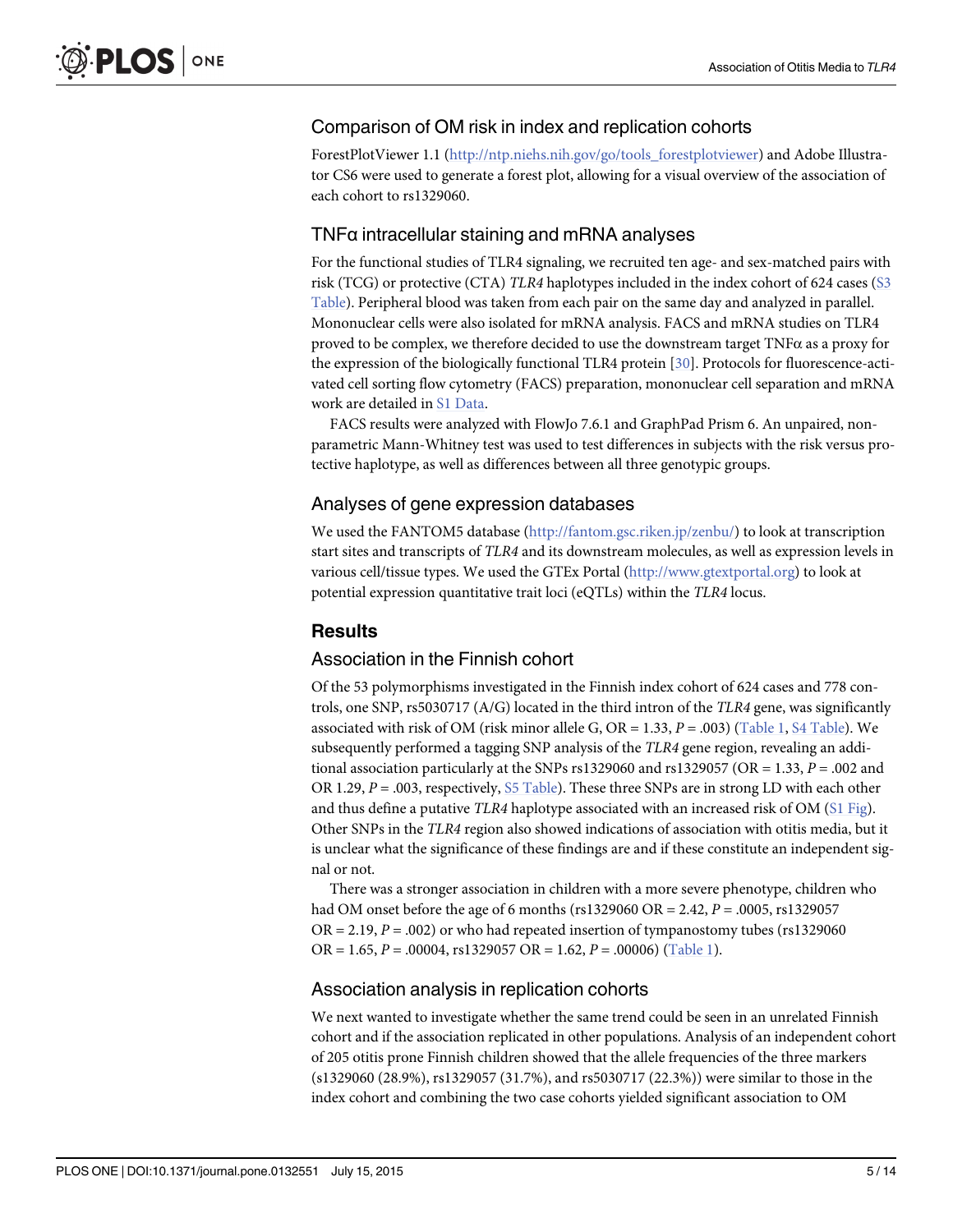<span id="page-5-0"></span>

[Table 1.](#page-4-0) Association analysis in the Finnish index cohort of 624 children with RAOM and/or COME, of the markers rs5030717, s1329060, and rs1329057 in the TLR4-region.

|                                                         | <b>SNP</b> | A1 | <b>fA Cases</b> | <b>fA Controls</b> | <b>OR</b> | 95% CI        | P Value (uncorr) |
|---------------------------------------------------------|------------|----|-----------------|--------------------|-----------|---------------|------------------|
| ALL OM, $N = 624$                                       | rs5030717  | G  | 0.23            | 0.18               | 1.33      | $1.10 - 1.61$ | $.00329*$        |
|                                                         | rs1329060  | T. | 0.28            | 0.23               | 1.33      | $1.11 - 1.58$ | $.00157*$        |
|                                                         | rs1329057  | C  | 0.31            | 0.26               | 1.29      | $1.09 - 1.53$ | $.00296*$        |
| COME, $N = 536$                                         | rs5030717  | G  | 0.23            | 0.18               | 1.34      | $1.09 - 1.66$ | .00655           |
|                                                         | rs1329060  | т  | 0.29            | 0.23               | 1.37      | $1.13 - 1.66$ | $.00160*$        |
|                                                         | rs1329057  | C  | 0.33            | 0.26               | 1.36      | $1.13 - 1.64$ | $.00115*$        |
| $RAOM, N = 422$                                         | rs5030717  | G  | 0.23            | 0.18               | 1.33      | $1.09 - 1.61$ | $.00478*$        |
|                                                         | rs1329060  | т  | 0.29            | 0.23               | 1.33      | $1.11 - 1.59$ | $.00227*$        |
|                                                         | rs1329057  | C  | 0.31            | 0.26               | 1.29      | $1.08 - 1.54$ | .00437           |
| Multiple insertions of tympanostomy tubes $1$ , N = 203 | rs5030717  | G  | 0.27            | 0.18               | 1.68      | $1.30 - 2.18$ | $.00008*$        |
|                                                         | rs1329060  | т  | 0.33            | 0.23               | 1.65      | $1.30 - 2.11$ | $.00004*$        |
|                                                         | rs1329057  | C  | 0.37            | 0.26               | 1.62      | $1.28 - 2.04$ | $.00006*$        |
| Early onset $2$ , N = 32                                | rs5030717  | G  | 0.31            | 0.18               | 2.05      | $1.19 - 3.54$ | .00860           |
|                                                         | rs1329060  | т  | 0.42            | 0.23               | 2.42      | $1.45 - 4.04$ | $.00048*$        |
|                                                         | rs1329057  | C  | 0.44            | 0.26               | 2.19      | 1.32–3.63     | $.00201*$        |

 $SNP =$  single nucleotide polymorphism, A1 = minor allele, fA = frequency of the minor allele, OR = odds ratio, All OM = all affected OM patients, COME = chronic otitis media with effusion, RAOM = recurrent otitis media.

\*significant ( $P < .05$ ) after permutation correction of 10000.

<sup>1</sup> insertions of tympanostomy tubes  $\geq$  2.

<sup>2</sup> First AOM before the age of six months.

doi:10.1371/journal.pone.0132551.t001

 $(s1329060 \text{ OR } = 1.32, P = 0.002; \text{rs}1329057 \text{ OR } = 1.30, P = 0.003; \text{rs}5030717 \text{ OR } = 1.34,$  $P = 0.002$ ) [\(Table 2](#page-6-0), [S6 Table\)](#page-10-0). However, analysis of 1269 predominantly white trios from UK, 439 white families from the US, and an independent cohort of 100 cases and 104 controls from the US failed to show any association between the three SNPs and risk of OM ([Table 2,](#page-6-0) [S6](#page-10-0)) [Table](#page-10-0)). Of interest was that the frequencies of the minor alleles of the three SNPs in the Finnish population were much higher than in the UK and US populations.

The comparison of association between rs1329060-T and OM in all four cohorts is shown in [Fig 1.](#page-7-0) While the Finnish dataset shows a clear indication of rs1329060-T conferring risk of OM, other datasets either show no association or a tendency for the rs1329060-T allele to confer protection.

The Finnish index cohort, with 624 cases and 778 controls, had an estimated power of 76% to identify a variant with similar frequency and OR as the rs1329060 variant. The combined Finnish cohorts (829 cases and 778 controls) had 82% power. The 1269 UK trios were estimated to have a 90% power to identify this variant. The two smaller US cohorts from Portland and Pittsburgh (100 cases/104 controls and 439 trios families, respectively), had 17% and 47% power.

## Functional studies in the Finnish index cohort

Looking at the TLR4 locus through the GTEx portal (Figure A in [S1 Fig](#page-10-0)) revealed a set of markers with a strong eQTL effect on TLR4 expression ( $P < 10^{-10}$ ) (Figure B in [S1 Fig\)](#page-10-0). The top seven of these markers share very similar minor allele frequencies (Figure B in [S1 Fig](#page-10-0)) to rs1329060 and rs1329057, the two markers most strongly associated with OM in our study. One of these is rs2770146, a marker in strong LD with rs1329060 and rs1329057 (Figure C in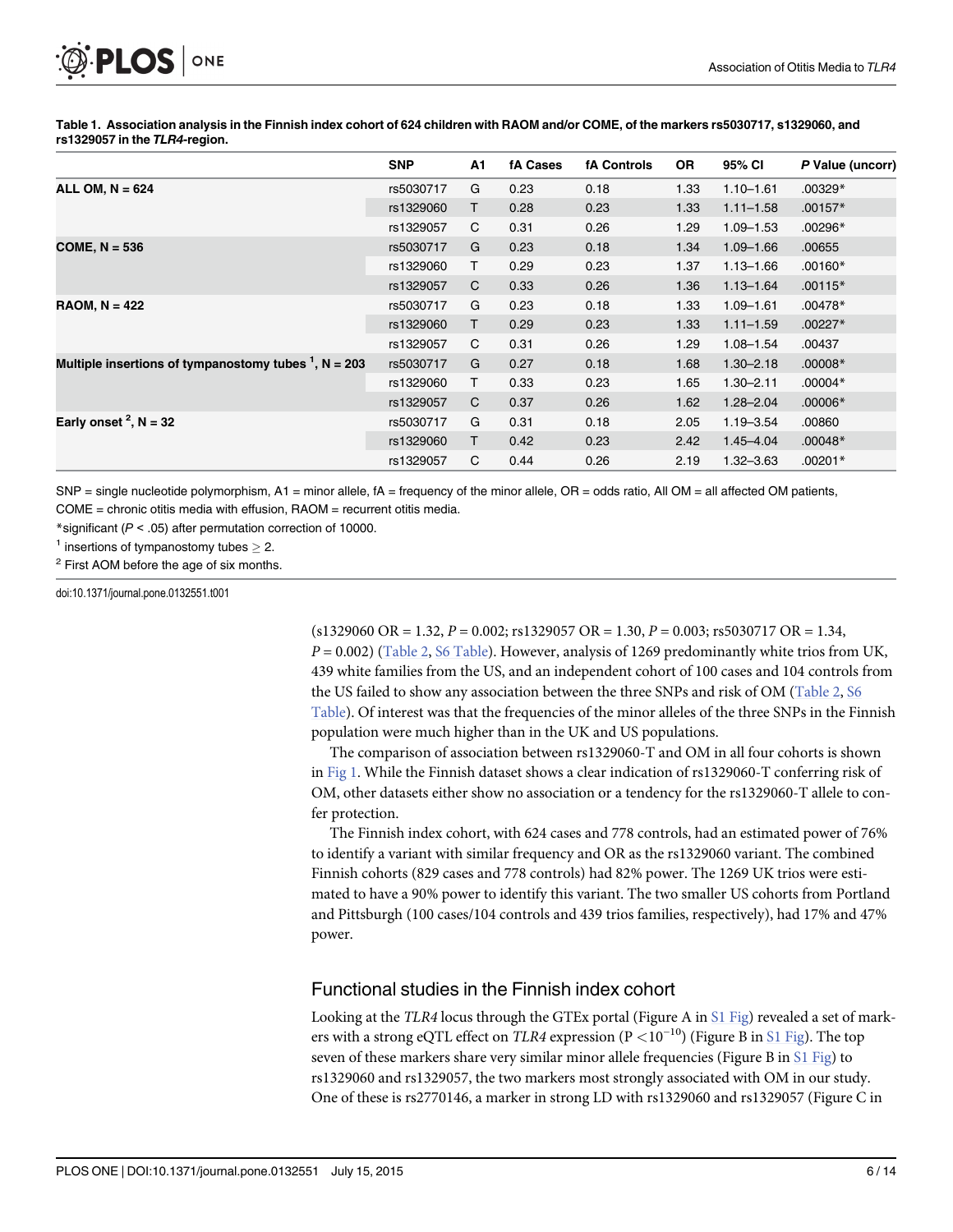<span id="page-6-0"></span>

|                                      | N<br><b>Trios</b> |              | <b>SNP</b> | A1           | <b>Trans</b> | <b>Untrans</b> | <b>OR</b> | 95% CI           | P<br>value       |
|--------------------------------------|-------------------|--------------|------------|--------------|--------------|----------------|-----------|------------------|------------------|
| <b>UK</b>                            | 1269              |              |            |              |              |                |           |                  |                  |
|                                      |                   |              | rs1329060  | T.           | 273          | 274            | 1.00      | $0.84 -$<br>1.17 | .966             |
|                                      |                   |              | rs1329057  | $\mathsf C$  | 347          | 349            | 0.99      | $0.86 -$<br>1.15 | .940             |
|                                      |                   |              | rs5030717  | G            | 222          | 214            | 1.04      | $0.86 -$<br>1.25 | .702             |
| Pittsburgh, US                       | 439               |              |            |              |              |                |           |                  |                  |
|                                      |                   |              | rs1329060  | T            | 136          | 182            | 0.79      | $0.62 -$<br>1.00 | .050             |
|                                      |                   |              | rs1329057  | $\mathsf C$  | 168          | 212            | 0.85      | $0.69 -$<br>1.06 | .158             |
|                                      |                   |              | rs5030717  | ${\bf G}$    | 118          | 141            |           | 0.94             | $0.72 -$<br>1.22 |
| .654                                 |                   |              |            |              |              |                |           |                  |                  |
|                                      | N Case            | N<br>Control | <b>SNP</b> | A1           | fA<br>Case   | fA<br>Control  | OR        | 95% CI           | P<br>value       |
| Portland, US                         | 100               | 104          |            |              |              |                |           |                  |                  |
|                                      |                   |              | rs1329060  | T            | 0.085        | 0.148          | 0.53      | $0.28 -$<br>1.04 | .059             |
|                                      |                   |              | rs1329057  | $\mathsf{C}$ | 0.125        | 0.185          | 0.63      | $0.35 -$<br>1.32 | .113             |
|                                      |                   |              | rs5030717  | G            | 0.061        | 0.099          | 0.59      | $0.27 -$<br>1.28 | .179             |
| <b>Finnish replication</b><br>cohort | 205               |              |            |              |              |                |           |                  |                  |
|                                      |                   |              | rs1329060  | T.           | 0.289        |                |           |                  |                  |
|                                      |                   |              | rs1329057  | C            | 0.317        |                |           |                  |                  |
|                                      |                   |              | rs5030717  | G            | 0.223        |                |           |                  |                  |

[Table 2.](#page-5-0) Replication analysis of SNPs in the TLR4 region in a UK cohort and in two US cohorts. For comparison, the allele frequencies from an independent Finnish case-cohort are shown.

 $N =$  Number, SNP = single nucleotide polymorphism, A1 = minor allele, fA = frequency of the minor allele, OR = odds ratio, trans/untrans = transmitted/ untransmitted allele in the TDT-test, US = United States, UK = United Kingdom.

doi:10.1371/journal.pone.0132551.t002

[S1 Fig](#page-10-0)), and showing strong eQTL effects with *TLR4* (Figure D in [S1 Fig\)](#page-10-0). The minor allele of each of the seven markers at GTEx correlates with lower expression of TLR4.

Our OM TCG risk haplotype lies within a region of strong LD that covers the TLR4 gene and its transcription starting site. We wanted to investigate whether the different OM TLR4 haplotypes would convey functional characteristics determined in peripheral blood. Analysis of non-carriers and carriers of the TLR4 TCG risk haplotype showed that carriers of the risk haplotype had significantly ( $P = .0073$ ) lower expression of Tumor necrosis factor alpha (TNFα) protein as assessed by flow cytometry after stimulation with the TLR4 ligand lipopoly-saccharide (LPS) in myeloid dendritic cells [\(Fig 2\)](#page-7-0). We also observed changes in  $TNF\alpha$  mRNA levels after LPS stimulation of peripheral blood mononuclear cells (PBMC) as assessed by quantitative polymerase chain reaction (qPCR) ( $Fig 3$ ). Patients with the TCG risk haplotype had a higher relative expression of  $TNF\alpha$  compared to the protective haplotype. The apparent discrepancy in these two methods may reflect the complex regulation of TNF $\alpha$  expression, which may result from a multitude of mechanisms including the multiple transcription start sites of  $TNF\alpha$  mRNA (according to FANTOM5). Our qPCR measured only changes in the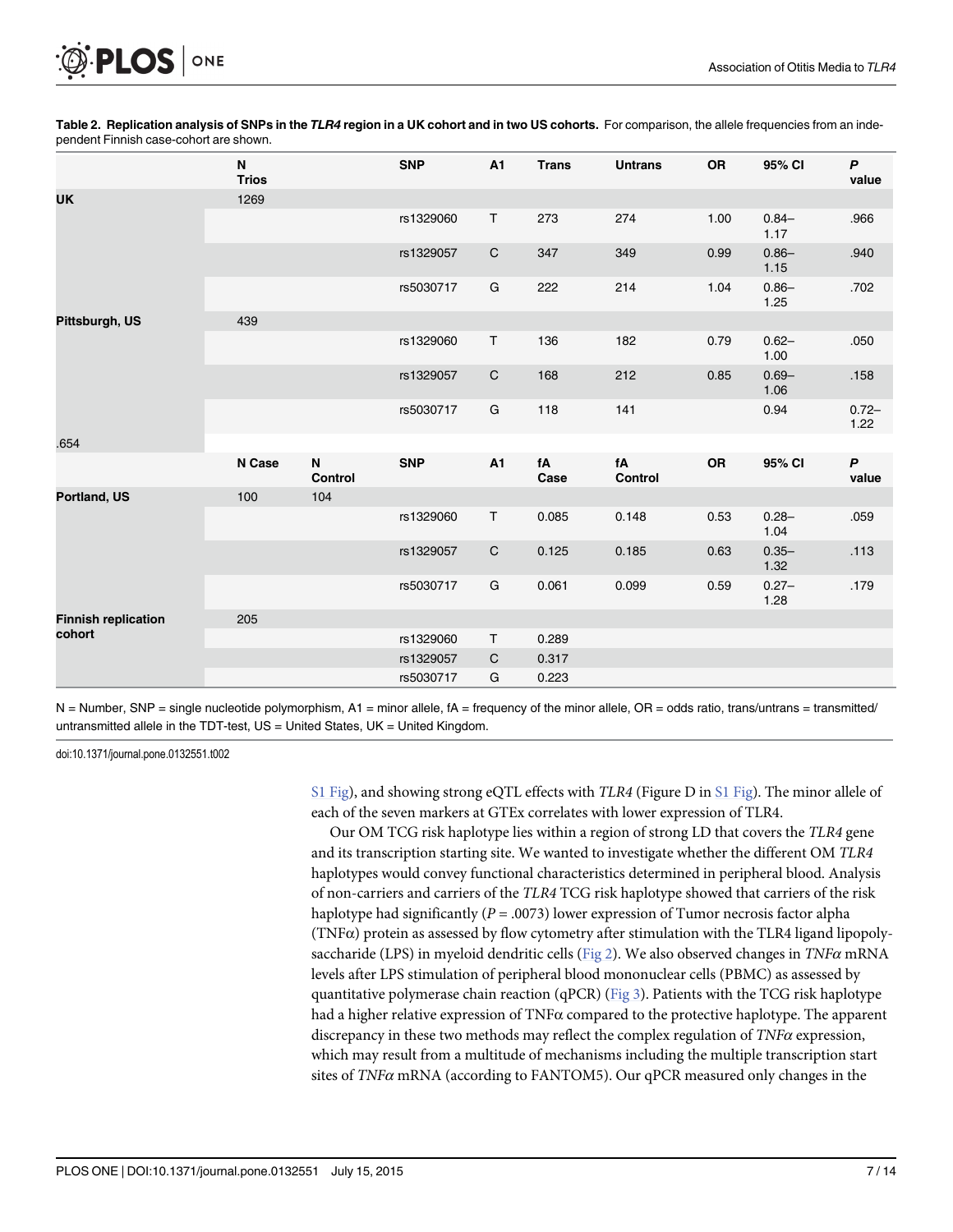

<span id="page-7-0"></span>

[Fig 1. C](#page-5-0)omparison of the TLR4 variant rs13209060 association to otitis media. The size of the circle has been scaled to show the relative sizes of each dataset (N = number of cases in case-control datasets or N = twice the number of probands in family-based analysis). Horizontal lines have been scaled to show the 95% confidence intervals (95% CI) of the odds ratios of the T-allele, the position of the circles on the x-axis shows the odds ratio for that dataset. For simplicity and to highlight the result with the strongest signal in the Finnish population, we only plotted results of the association of rs13209060-T with otitis media; additional data can be found in [S6 Table.](#page-10-0)

doi:10.1371/journal.pone.0132551.g001

overall expression of a short segment of  $TNF\alpha$  mRNA, most likely not truly reflecting overall expression of TNFα protein.

## **Discussion**

Our analysis of 35 candidate genes in 624 cases and 778 controls identified strong association of the TLR4 gene region with risk of childhood OM in Finnish patients. A detailed analysis of



[Fig 2. E](#page-6-0)xpression of TNFα in myeloid dendritic cells from children with recurrent episodes of acute otitis media or chronic otitis media with effusion. The percentage of  $TNF\alpha$  expressing cells in the unstimulated sample was subtracted from the percentage of the cells seen in the LPS stimulated sample. Children with the otitis media risk rs1329060-rs1329057-rs5030717 TCG TLR4 gene haplotype were compared to children with the protective CTA haplotype by Mann-Whitney U-test.

doi:10.1371/journal.pone.0132551.g002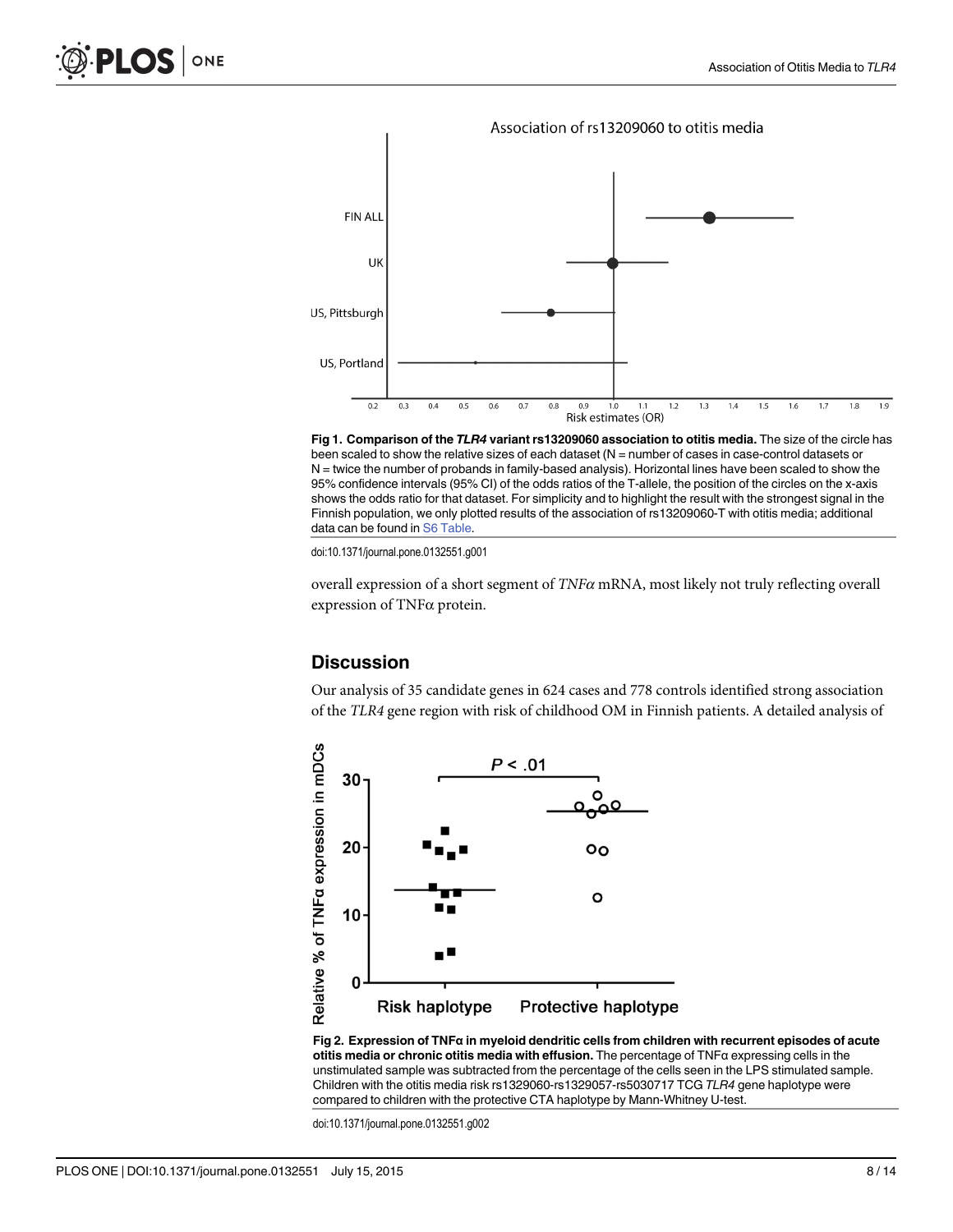<span id="page-8-0"></span>

[Fig 3. R](#page-6-0)elative mRNA expression of TNFα analyzed by RT-qPCR in peripheral blood mononuclear cells (PBMC) stimulated with LPS in subjects with protective rs1329060-rs1329057-rs5030717 CTA or risk TCG TLR4 haplotype. The statistical difference between groups was assessed using the Mann-Whitney U-test. The expression level is shown as relative units calculated by the ddCT-method. Boxes indicate interquartile range (25%–75%) with the horizontal bar within the box indicating the median. Whiskers show  $minimum$  and maximum values,  $o =$  outlier.

doi:10.1371/journal.pone.0132551.g003

the TLR4 gene region identified a novel and previously unrecognized risk haplotype in Finnish OM cases, defined by the minor alleles of rs13209060, rs13209057, and rs5030717. The association was strongest in children who had their first OM episode at younger than 6 months and in children who had undergone multiple tympanostomy tube insertions. This suggested that the more severe phenotype of OM has the strongest connection with the TLR4 TCG risk haplotype, which further supported a role of TLR4 in OM pathogenesis. The P value of the association in the subset of patients with multiple tube insertions was of the order of 10−<sup>5</sup> , which is one of the most significant associations so far reported in OM candidate gene studies. An independent cohort of 205 Finnish otitis media prone children showed a similar trend.

In contrast, we did not find association between OM and other polymorphisms, including other TLR4 SNPs previously associated with COME/RAOM [\(S4 Table](#page-10-0), [S5 Table\)](#page-10-0) [[15,16](#page-11-0)]. Differences in environmental factors or criteria of OM diagnosis may contribute to these discrepancies. Furthermore, we saw no significant association to SNPs previously implicated in association with asthma or other atopic diseases.

We were unable to replicate the association with  $TLR4$  in three independent OM cohorts in UK, Pittsburgh and Portland. One possible explanation may be that OM is a heterogeneous disease and that environmental factors modulate which specific genetic factors contribute to the overall predisposition to OM. Such environmental factors may include differences in vaccination policy, as the Finnish children were not vaccinated against pneumococci at the time they were recruited. Another issue that may contribute to apparent discrepancy is that the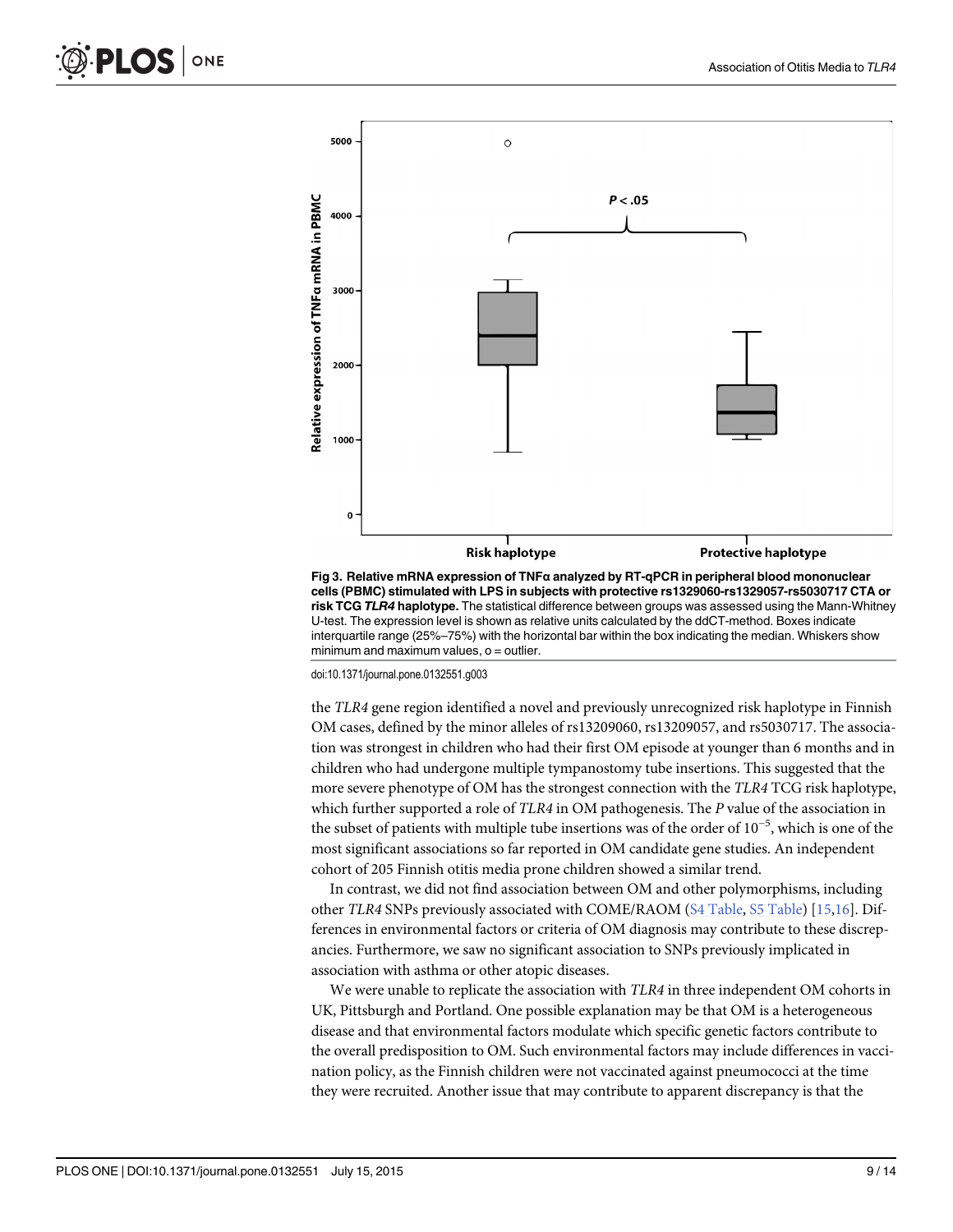<span id="page-9-0"></span>frequency of the TLR4 TCG risk haplotype is 1.9 to 3.3 times higher in the Finnish population when compared to the frequency in UK and the US. In Finland some genetic variations have been enriched while others are much less common due to its population history [[31\]](#page-12-0) and the high frequency of the TLR4 TCG risk haplotype in Finland may make its genetic contribution easier to detect. Finally, the size of the datasets influences the power to replicate the initial association. In particular the Portland cohort is quite small. Findings from these smaller datasets are potentially interesting, but should be interpreted with caution.

The functional studies on 20 study subjects revealed that carriers of the TLR4 TCG risk haplotype had attenuated TNFα protein production in myeloid dendritic cells as response to LPS stimulation when compared to non-risk haplotypes. When  $TNF\alpha$  cytokine mRNA production after LPS stimulation was evaluated in PBMCs, we found in contrast an increased up-regulation in carriers of the TLR4 TCG risk haplotype. TNF $\alpha$  has several transcription start sites and even an anti-sense transcription start site 3' of the gene [\[32\]](#page-12-0), making direct comparisons between the  $TNF\alpha$  protein and mRNA levels problematic. The change in mRNA levels being opposite when compared to the TNFα protein level is thus not necessarily contradictory, as regulation of mRNA and protein levels are complex.

The difference in TNFα protein expression between carriers of different TLR4 haplotypes suggested that this difference would have been accompanied by a difference in TLR4 expression. We attempted to study this, but because the expression of TLR4 protein is weak [[30](#page-12-0)], we were unable to get accurately quantifiable measurements of TLR4 surface expression by FACS. Measurement of TLR4 mRNA is also challenging, as there are several different TLR4 splice variants [\(http://genome.ucsc.edu](http://genome.ucsc.edu/)) all of which do not code for a full-length protein and the function of which are poorly known. Nevertheless, the TLR4 mRNA eQTL signal identified through the GTEx portal overlaps with the region containing our putative TCG risk haplotype. The markers within the region are in strong LD, and the eQTL signal is consistent with this. The direction of the eQTL signal also fits with our hypothesis of impaired TLR4 expression/signaling in OM patients, as well as our finding of a minor frequency haplotype conferring disease risk. It is plausible to assume that our associated markers are tagging a functional haplotype with real eQTL effects.

There may have been evolutionary pressure to conserve a low response haplotype, as other polymorphisms at the TLR4 locus are also thought to be under evolutionary pressure [[33](#page-12-0)]. Although the TCG haplotype described in this report may increase risk of OM, such a low response haplotype may be beneficial in other contexts. Vigorous responses through TLR4 may result in harmful outcomes, such as excessive inflammatory responses during sepsis, tissue injury, and allergic diseases  $[34–39]$  $[34–39]$  $[34–39]$ . Taken together, these multiple lines of evidence argue that the TLR4 TCG risk haplotype has unique functional characteristics that may contribute to the risk of OM.

TLR4 presumably plays a major role in innate immunity against the pathogens causing OM. The major microbial ligand of TLR4 is LPS, a bacterial cell wall component of Gram-negative bacteria. TLR4 also recognizes other microbial antigens such as pneumococcal pneumolysin [\[40](#page-12-0)]. In addition, TLR4 has a role in the up-regulation of TLR2 [[41](#page-13-0)], which recognizes the peptidoglycan of Gram-positive bacteria. TLR4 is thus important for the innate immune response against the major pathogens causing OM: the Gram-negative Haemophilus influenzae and Moraxhella catarrhalis and the Gram-positive Streptococcus pneumoniae. TLR4 also recognizes endogenous ligands such as heat shock proteins and proteolytically cleaved fibrinogen [\[42](#page-13-0)], which may potentially contribute to the pathogenesis of OM. Of note is that  $T\ell r4$  knock-out mice have decreased pathogen clearance and prolonged inflammation in the middle ear during experimental OM [\[43\]](#page-13-0), further supporting a connection between TLR4 and OM risk.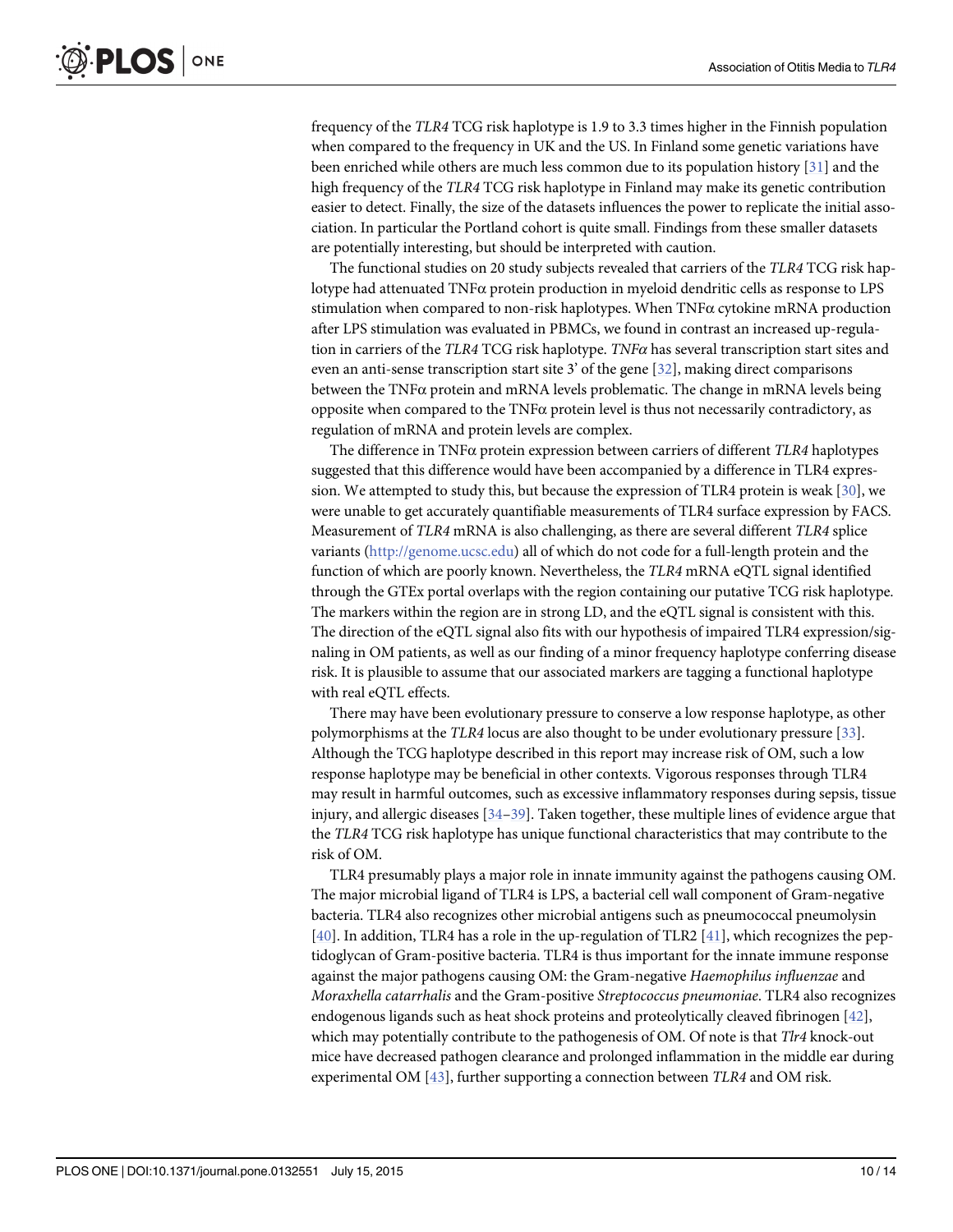<span id="page-10-0"></span>We report here a strong association between a previously unrecognized TLR4 haplotype and risk of OM in two independent Finnish cohorts and show that this haplotype correlates with unique functional characteristics. We were unable to replicate this association in a UK cohort or in two US cohorts. This may reflect the heterogeneous nature of OM, and that interaction of environmental and host factors may modulate which genetic factors contribute to overall predisposition to OM. Such heterogeneity of OM may result from the magnitude and quality of exposure to respiratory microbes. Heterogeneity of OM in different populations poses a challenge in future studies of OM genetics.

## Supporting Information

[S1 Data](http://www.plosone.org/article/fetchSingleRepresentation.action?uri=info:doi/10.1371/journal.pone.0132551.s001). Laboratory protocols. (DOCX)

[S2 Data](http://www.plosone.org/article/fetchSingleRepresentation.action?uri=info:doi/10.1371/journal.pone.0132551.s002). Original genotyping data for included study cohorts. (ZIP)

[S1 Fig.](http://www.plosone.org/article/fetchSingleRepresentation.action?uri=info:doi/10.1371/journal.pone.0132551.s003) TLR4 eQTLs, visualized through the GTEx portal. (TIF)

[S1 Table](http://www.plosone.org/article/fetchSingleRepresentation.action?uri=info:doi/10.1371/journal.pone.0132551.s004). Single nucleotide polymorphisms studied in candidate gene study in Finnish index cohort of 624 children with RAOM and/or COME. (DOCX)

[S2 Table](http://www.plosone.org/article/fetchSingleRepresentation.action?uri=info:doi/10.1371/journal.pone.0132551.s005). SNPs for verification of TLR4 results in the Finnish index cohort of 624 children with RAOM and/or COME. (DOCX)

[S3 Table](http://www.plosone.org/article/fetchSingleRepresentation.action?uri=info:doi/10.1371/journal.pone.0132551.s006). Study subjects for the functional studies. 20 Finnish age- and sex- matched patients with RAOM and/or COME. (DOCX)

[S4 Table](http://www.plosone.org/article/fetchSingleRepresentation.action?uri=info:doi/10.1371/journal.pone.0132551.s007). Genotyping results for candidate gene study in the Finnish index cohort of 624 affected children and 778 healthy controls. (DOCX)

[S5 Table](http://www.plosone.org/article/fetchSingleRepresentation.action?uri=info:doi/10.1371/journal.pone.0132551.s008). Follow-up study on TLR4 in the Finnish index cohort of 624 affected children with RAOM and/or COME and 778 healthy controls. (DOCX)

[S6 Table](http://www.plosone.org/article/fetchSingleRepresentation.action?uri=info:doi/10.1371/journal.pone.0132551.s009). A comparison of TLR4 association to otitis media. (DOCX)

## Acknowledgments

The Helsinki research group thanks Auli Saarinen and Gurinder Minhas for sample handling, and Elina Salmela and Päivi Lahermo for the control samples. We thank the MAF Genomic Core Facility, Karolinska University Hospital for their support with this work. Author MB wishes to thank Jane Lambie, Lindsey Hobson, Steve Brown and Martin Burton who helped with study design and sample collection.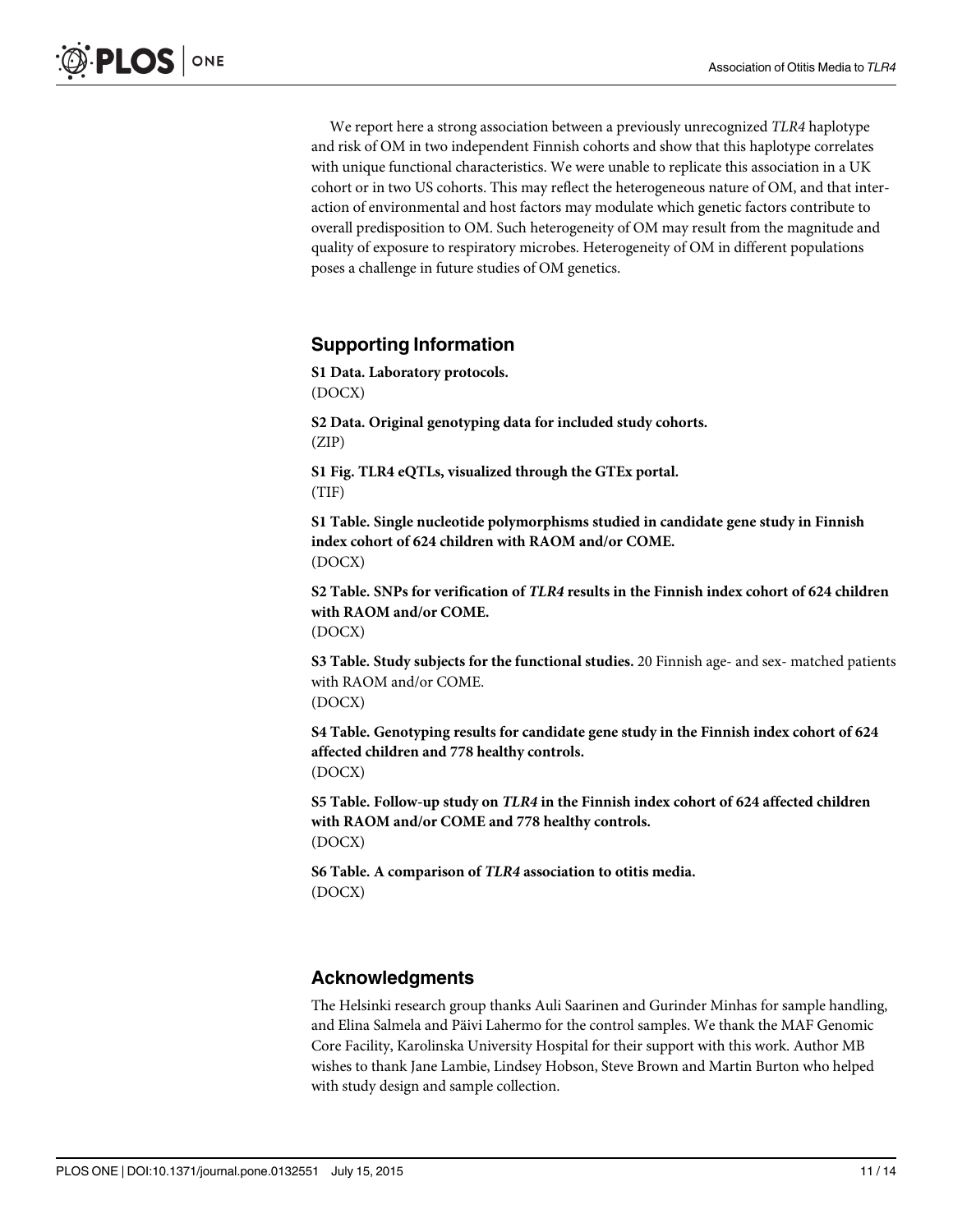## <span id="page-11-0"></span>Author Contributions

Conceived and designed the experiments: LH EE AK MM OV JKN JK PSM. Performed the experiments: LH EE MFB CJM BW YPC EMM AK JKN EL. Analyzed the data: LH EE MFB CJM BW YPC DEW EMM OV AK MM JKN PSM. Contributed reagents/materials/analysis tools: LH EE EK SHM MFB CJM BW MC YPC DEW EMM OV AK MM JKN EL JK PSM. Wrote the paper: LH EE EK MFB MC DEW OV AK MM JKN EL JK PSM.

#### References

- [1.](#page-1-0) Teele DW, Klein JO, Rosner B. Epidemiology of otitis media during the first seven years of life in children in greater Boston: a prospective, cohort study. J Infect Dis. 1989; 160: 83–94. PMID: [2732519](http://www.ncbi.nlm.nih.gov/pubmed/2732519)
- [2.](#page-1-0) American Academy of Family Physicians, American Academy of Otolaryngology-Head and Neck Surgery, American Academy of Pediatrics Subcommittee on Otitis Media With Effusion. Otitis media with effusion. Pediatrics. 2004; 113: 1412–1429. PMID: [15121966](http://www.ncbi.nlm.nih.gov/pubmed/15121966)
- [3.](#page-1-0) Bhutta MF. Epidemiology and pathogenesis of otitis media: construction of a phenotype landscape. Audiol Neurootol. 2014; 19: 210-223. doi: [10.1159/000358549](http://dx.doi.org/10.1159/000358549) PMID: [24819621](http://www.ncbi.nlm.nih.gov/pubmed/24819621)
- [4.](#page-1-0) Daly KA, Hoffman HJ, Kvaerner KJ, Kvestad E, Casselbrant ML, Homoe P, et al. Epidemiology, natural history, and risk factors: panel report from the Ninth International Research Conference on Otitis Media. Int J Pediatr Otorhinolaryngol. 2010; 74: 231–240. doi: [10.1016/j.ijporl.2009.09.006](http://dx.doi.org/10.1016/j.ijporl.2009.09.006) PMID: [19836843](http://www.ncbi.nlm.nih.gov/pubmed/19836843)
- [5.](#page-1-0) Casselbrant ML, Mandel EM, Fall PA, Rockette HE, Kurs-Lasky M, Bluestone CD, et al. The Heritability of Otitis Media: A Twin and Triplet Study. JAMA. 1999; 282: 2125–2130. PMID: [10591333](http://www.ncbi.nlm.nih.gov/pubmed/10591333)
- [6.](#page-1-0) Rovers M, Haggard M, Gannon M, Koeppen-Schomerus G, Plomin R. Heritability of symptom domains in otitis media: a longitudinal study of 1,373 twin pairs. Am J Epidemiol. 2002; 155: 958–964. PMID: [11994236](http://www.ncbi.nlm.nih.gov/pubmed/11994236)
- [7.](#page-1-0) Kvestad E, Kvaerner KJ, Roysamb E, Tambs K, Harris JR, Magnus P. Otitis media: genetic factors and sex differences. 2004; 7: 239–244. PMID: [15193168](http://www.ncbi.nlm.nih.gov/pubmed/15193168)
- [8.](#page-1-0) Hafren L, Kentala E, Jarvinen TM, Leinonen E, Onkamo P, Kere J, et al. Genetic background and the risk of otitis media. Int J Pediatr Otorhinolaryngol. 2011. doi: [10.1016/j.ijporl.2011.09.026](http://dx.doi.org/10.1016/j.ijporl.2011.09.026)
- [9.](#page-1-0) Daly KA, Brown WM, Segade F, Bowden DW, Keats BJ, Lindgren BR, et al. Chronic and recurrent otitis media: a genome scan for susceptibility loci. Am J Hum Genet. 2004; 75: 988–997. PMID: [15514890](http://www.ncbi.nlm.nih.gov/pubmed/15514890)
- [10.](#page-2-0) Casselbrant ML, Mandel EM, Jung J, Ferrell RE, Tekely K, Szatkiewicz JP, et al. Otitis media: a genome-wide linkage scan with evidence of susceptibility loci within the 17q12 and 10q22.3 regions. BMC Med Genet. 2009; 10: 85. doi: [10.1186/1471-2350-10-85](http://dx.doi.org/10.1186/1471-2350-10-85) PMID: [19728873](http://www.ncbi.nlm.nih.gov/pubmed/19728873)
- 11. Chen WM, Allen EK, Mychaleckyj JC, Chen F, Hou X, Rich SS, et al. Significant linkage at chromosome 19q for otitis media with effusion and/or recurrent otitis media (COME/ROM). BMC Med Genet. 2011; 12: 124. doi: [10.1186/1471-2350-12-124](http://dx.doi.org/10.1186/1471-2350-12-124) PMID: [21943191](http://www.ncbi.nlm.nih.gov/pubmed/21943191)
- 12. Rye MS, Warrington NM, Scaman ES, Vijayasekaran S, Coates HL, Anderson D, et al. Genome-wide association study to identify the genetic determinants of otitis media susceptibility in childhood. PLoS One. 2012; 7: e48215. doi: [10.1371/journal.pone.0048215](http://dx.doi.org/10.1371/journal.pone.0048215) PMID: [23133572](http://www.ncbi.nlm.nih.gov/pubmed/23133572)
- [13.](#page-1-0) Allen EK, Chen WM, Weeks DE, Chen F, Hou X, Mattos JL, et al. A Genome-Wide Association Study of Chronic Otitis Media with Effusion and Recurrent Otitis Media Identifies a Novel Susceptibility Locus on Chromosome 2. J Assoc Res Otolaryngol. 2013. doi: [10.1007/s10162-013-0411-2](http://dx.doi.org/10.1007/s10162-013-0411-2)
- [14.](#page-1-0) Sale MM, Chen WM, Weeks DE, Mychaleckyj JC, Hou X, Marion M, et al. Evaluation of 15 functional candidate genes for association with chronic otitis media with effusion and/or recurrent otitis media (COME/ROM). PLoS One. 2011; 6: e22297. doi: [10.1371/journal.pone.0022297](http://dx.doi.org/10.1371/journal.pone.0022297) PMID: [21857919](http://www.ncbi.nlm.nih.gov/pubmed/21857919)
- [15.](#page-1-0) Hafren L, Kentala E, Einarsdottir E, Kere J, Mattila PS. Current knowledge of the genetics of otitis media. Curr Allergy Asthma Rep. 2012; 12: 582–589. doi: [10.1007/s11882-012-0292-1](http://dx.doi.org/10.1007/s11882-012-0292-1) PMID: [22886440](http://www.ncbi.nlm.nih.gov/pubmed/22886440)
- [16.](#page-1-0) Rye MS, Blackwell JM, Jamieson SE. Genetic susceptibility to otitis media in childhood. Laryngoscope. 2012; 122: 665–675. doi: [10.1002/lary.22506](http://dx.doi.org/10.1002/lary.22506) PMID: [22252840](http://www.ncbi.nlm.nih.gov/pubmed/22252840)
- [17.](#page-1-0) Umapathy D, Alles R, Scadding GK. A community based questionnaire study on the association between symptoms suggestive of otitis media with effusion, rhinitis and asthma in primary school children. Int J Pediatr Otorhinolaryngol. 2007; 71: 705–712. PMID: [17335912](http://www.ncbi.nlm.nih.gov/pubmed/17335912)
- 18. Chantzi FM, Kafetzis DA, Bairamis T, Avramidou C, Paleologou N, Grimani I, et al. IgE sensitization, respiratory allergy symptoms, and heritability independently increase the risk of otitis media with effusion. Allergy. 2006; 61: 332–336. PMID: [16436142](http://www.ncbi.nlm.nih.gov/pubmed/16436142)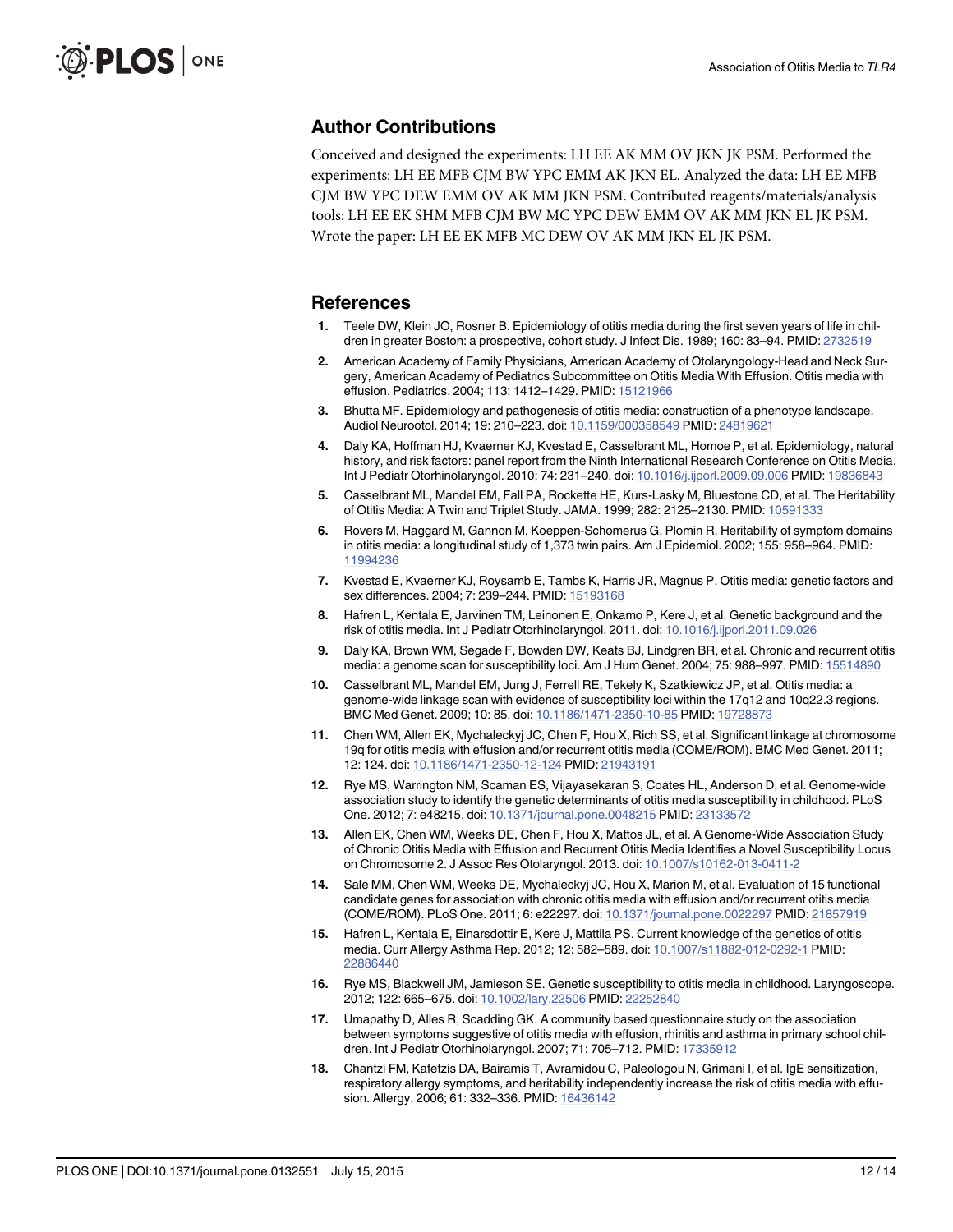- <span id="page-12-0"></span>19. Alles R, Parikh A, Hawk L, Darby Y, Romero JN, Scadding G. The prevalence of atopic disorders in children with chronic otitis media with effusion. Pediatr Allergy Immunol. 2001; 12: 102–106.
- [20.](#page-1-0) Mucha SM, Baroody FM. Relationships between atopy and bacterial infections. Curr Allergy Asthma Rep. 2003; 3: 232–237. PMID: [12662473](http://www.ncbi.nlm.nih.gov/pubmed/12662473)
- [21.](#page-2-0) Goycoolea MV, Hueb MM, Ruah C. Otitis media: the pathogenesis approach. Definitions and terminology. Otolaryngol Clin North Am. 1991; 24: 757–761.
- [22.](#page-2-0) Hammaren-Malmi S, Tarkkanen J, Mattila PS. Analysis of risk factors for childhood persistent middle ear effusion. Acta Otolaryngol (Stockh). 2005; 125: 1051–1054.
- [23.](#page-2-0) MacArthur CJ, Wilmot B, Wang L, Schuller M, Lighthall J, Trune D. Genetic susceptibility to chronic otitis media with effusion: candidate gene single nucleotide polymorphisms. Laryngoscope. 2014; 124: 1229–1235. doi: [10.1002/lary.24349](http://dx.doi.org/10.1002/lary.24349) PMID: [23929584](http://www.ncbi.nlm.nih.gov/pubmed/23929584)
- [24.](#page-3-0) Purcell S, Neale B, Todd-Brown K, Thomas L, Ferreira MA, Bender D, et al. PLINK: a tool set for wholegenome association and population-based linkage analyses. Am J Hum Genet. 2007; 81: 559–575. S0002-9297(07)61352-4 [pii]. PMID: [17701901](http://www.ncbi.nlm.nih.gov/pubmed/17701901)
- [25.](#page-3-0) Barrett JC, Fry B, Maller J, Daly MJ. Haploview: analysis and visualization of LD and haplotype maps. Bioinformatics. 2005; 21: 263–265. doi: [10.1093/bioinformatics/bth457](http://dx.doi.org/10.1093/bioinformatics/bth457) PMID: [15297300](http://www.ncbi.nlm.nih.gov/pubmed/15297300)
- [26.](#page-3-0) Sale M, Marion M, Perlegas P, Segade F, Allred D, Rich S, et al. Comprehensive Evaluation of 16 Functional Candidate Genes for Chronic Otitis Media with Effusion And/or Recurrent Otitis Media (COME/ ROM) AssocResOtolaryngol. 2008; 31.
- [27.](#page-3-0) Ziakas PD, Prodromou ML, El Khoury J, Zintzaras E, Mylonakis E. The role of TLR4 896 A>G and 1196 C>T in susceptibility to infections: a review and meta-analysis of genetic association studies. PLoS One. 2013; 8: e81047. doi: [10.1371/journal.pone.0081047](http://dx.doi.org/10.1371/journal.pone.0081047) PMID: [24282567](http://www.ncbi.nlm.nih.gov/pubmed/24282567)
- [28.](#page-3-0) Purcell S, Cherny SS, Sham PC. Genetic Power Calculator: design of linkage and association genetic mapping studies of complex traits. Bioinformatics. 2003; 19: 149–150. PMID: [12499305](http://www.ncbi.nlm.nih.gov/pubmed/12499305)
- [29.](#page-3-0) Dudbridge F. Likelihood-based association analysis for nuclear families and unrelated subjects with missing genotype data. Hum Hered. 2008; 66: 87–98. doi: [10.1159/000119108](http://dx.doi.org/10.1159/000119108) PMID: [18382088](http://www.ncbi.nlm.nih.gov/pubmed/18382088)
- [30.](#page-4-0) Beutler B. Microbe sensing, positive feedback loops, and the pathogenesis of inflammatory diseases. Immunol Rev. 2009; 227: 248–263. doi: [10.1111/j.1600-065X.2008.00733.x](http://dx.doi.org/10.1111/j.1600-065X.2008.00733.x) PMID: [19120489](http://www.ncbi.nlm.nih.gov/pubmed/19120489)
- [31.](#page-9-0) Peltonen L, Jalanko A, Varilo T. Molecular genetics of the Finnish disease heritage. Hum Mol Genet. 1999; 8: 1913–1923. ddc212 [pii]. PMID: [10469845](http://www.ncbi.nlm.nih.gov/pubmed/10469845)
- [32.](#page-9-0) FANTOM Consortium and the RIKEN PMI and CLST (DGT), Forrest AR, Kawaji H, Rehli M, Baillie JK, de Hoon MJ, Haberle V, et al. A promoter-level mammalian expression atlas. Nature. 2014; 507: 462– 470. doi: [10.1038/nature13182](http://dx.doi.org/10.1038/nature13182) PMID: [24670764](http://www.ncbi.nlm.nih.gov/pubmed/24670764)
- [33.](#page-9-0) Netea MG, Wijmenga C, O'Neill LA. Genetic variation in Toll-like receptors and disease susceptibility. Nat Immunol. 2012; 13: 535–542. <http://dx.doi.org/10.1038/ni.2284>. doi: [10.1038/ni.2284](http://dx.doi.org/10.1038/ni.2284) PMID: [22610250](http://www.ncbi.nlm.nih.gov/pubmed/22610250)
- [34.](#page-9-0) Hammad H, Chieppa M, Perros F, Willart MA, Germain RN, Lambrecht BN. House dust mite allergen induces asthma via Toll-like receptor 4 triggering of airway structural cells. Nat Med. 2009; 15: 410– 416. doi: [10.1038/nm.1946](http://dx.doi.org/10.1038/nm.1946) PMID: [19330007](http://www.ncbi.nlm.nih.gov/pubmed/19330007)
- 35. Trompette A, Divanovic S, Visintin A, Blanchard C, Hegde RS, Madan R, et al. Allergenicity resulting from functional mimicry of a Toll-like receptor complex protein. Nature. 2009; 457: 585–588. doi: [10.](http://dx.doi.org/10.1038/nature07548) [1038/nature07548](http://dx.doi.org/10.1038/nature07548) PMID: [19060881](http://www.ncbi.nlm.nih.gov/pubmed/19060881)
- 36. Millien VO, Lu W, Shaw J, Yuan X, Mak G, Roberts L, et al. Cleavage of fibrinogen by proteinases elicits allergic responses through Toll-like receptor 4. Science. 2013; 341: 792-796. doi: [10.1126/science.](http://dx.doi.org/10.1126/science.1240342) [1240342](http://dx.doi.org/10.1126/science.1240342) PMID: [23950537](http://www.ncbi.nlm.nih.gov/pubmed/23950537)
- 37. Yazji I, Sodhi CP, Lee EK, Good M, Egan CE, Afrazi A, et al. Endothelial TLR4 activation impairs intestinal microcirculatory perfusion in necrotizing enterocolitis via eNOS-NO-nitrite signaling. Proc Natl Acad Sci U S A. 2013; 110: 9451–9456. doi: [10.1073/pnas.1219997110](http://dx.doi.org/10.1073/pnas.1219997110) PMID: [23650378](http://www.ncbi.nlm.nih.gov/pubmed/23650378)
- 38. Darwiche SS, Ruan X, Hoffman MK, Zettel KR, Tracy AP, Schroeder LM, et al. Selective roles for tolllike receptors 2, 4, and 9 in systemic inflammation and immune dysfunction following peripheral tissue injury. J Trauma Acute Care Surg. 2013; 74: 1454–1461. doi: [10.1097/TA.0b013e3182905ed2](http://dx.doi.org/10.1097/TA.0b013e3182905ed2) PMID: [23694872](http://www.ncbi.nlm.nih.gov/pubmed/23694872)
- [39.](#page-9-0) Deng M, Scott MJ, Loughran P, Gibson G, Sodhi C, Watkins S, et al. Lipopolysaccharide clearance, bacterial clearance, and systemic inflammatory responses are regulated by cell type-specific functions of TLR4 during sepsis. J Immunol. 2013; 190: 5152–5160. doi: [10.4049/jimmunol.1300496](http://dx.doi.org/10.4049/jimmunol.1300496) PMID: [23562812](http://www.ncbi.nlm.nih.gov/pubmed/23562812)
- [40.](#page-9-0) Malley R, Henneke P, Morse SC, Cieslewicz MJ, Lipsitch M, Thompson CM, et al. Recognition of pneumolysin by Toll-like receptor 4 confers resistance to pneumococcal infection. Proc Natl Acad Sci U S A. 2003; 100: 1966–1971. doi: [10.1073/pnas.0435928100](http://dx.doi.org/10.1073/pnas.0435928100) PMID: [12569171](http://www.ncbi.nlm.nih.gov/pubmed/12569171)